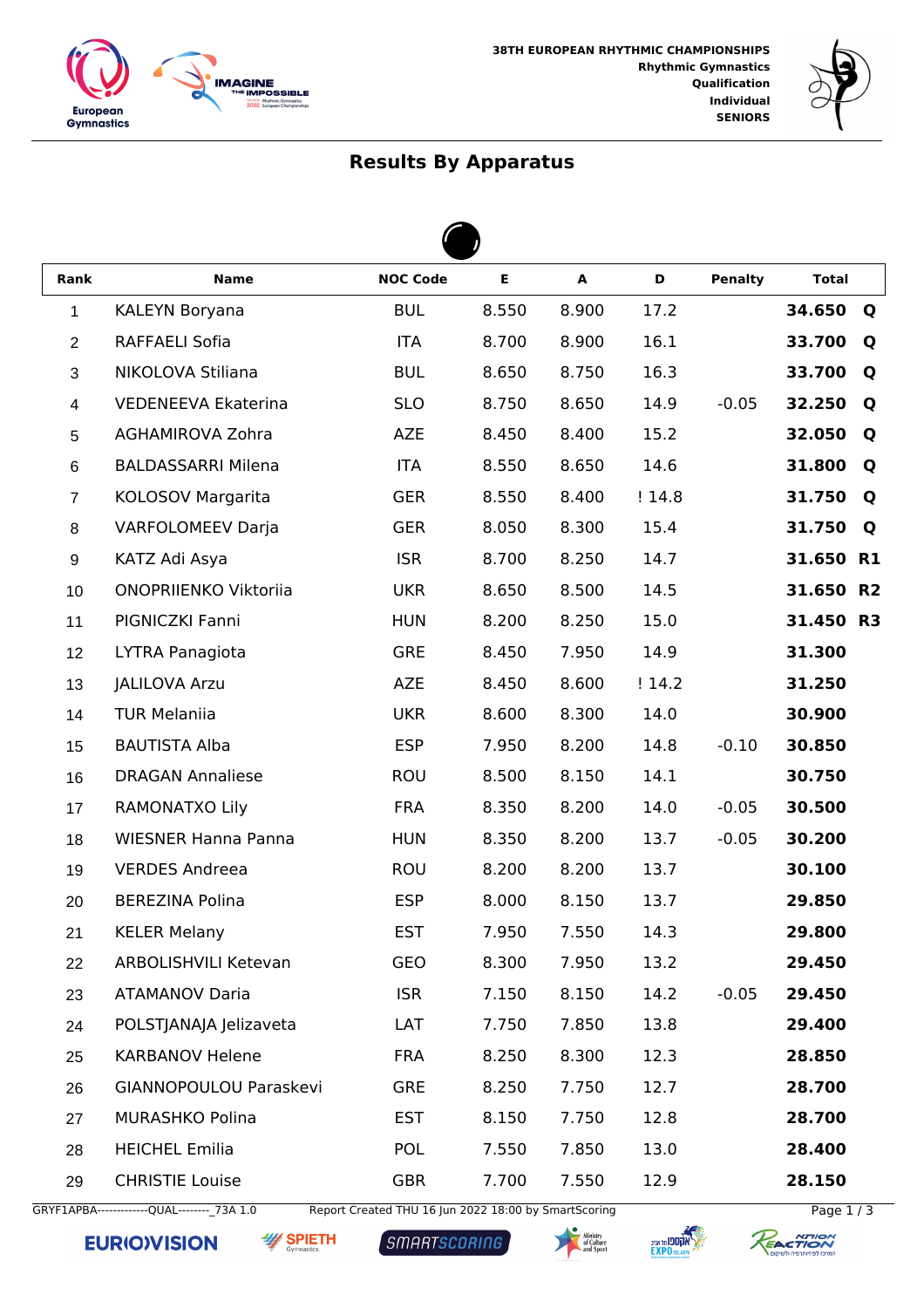



## **Results By Apparatus**

 $\overline{a}$ 

| Rank | <b>Name</b>                   | <b>NOC Code</b> | E     | $\blacktriangle$ | D    | <b>Penalty</b> | <b>Total</b> |  |  |  |  |
|------|-------------------------------|-----------------|-------|------------------|------|----------------|--------------|--|--|--|--|
| 30   | <b>EKIMOVA Marfa</b>          | <b>GBR</b>      | 7.750 | 7.800            | 12.5 |                | 28.050       |  |  |  |  |
| 31   | <b>SOSTAKAITE Fausta</b>      | LTU             | 7.500 | 7.700            | 12.8 |                | 28.000       |  |  |  |  |
| 32   | LEKOVIC Nikolina              | <b>SRB</b>      | 7.650 | 7.400            | 12.7 |                | 27.750       |  |  |  |  |
| 33   | KHUTSISHVILI Anna             | GEO             | 7.700 | 7.750            | 12.0 |                | 27.450       |  |  |  |  |
| 34   | SOKOLOVA Anna                 | <b>CYP</b>      | 7.400 | 7.550            | 12.5 |                | 27.450       |  |  |  |  |
| 35   | <b>STEPULANE Santa</b>        | LAT             | 8.100 | 7.700            | 11.6 |                | 27.400       |  |  |  |  |
| 36   | POHJANVIRTA Aurora            | <b>FIN</b>      | 7.900 | 7.000            | 12.4 |                | 27.300       |  |  |  |  |
| 37   | <b>CHIARIELLO Livia Maria</b> | SUI             | 7.400 | 7.500            | 12.4 |                | 27.300       |  |  |  |  |
| 38   | <b>GAROFFOLO Gaia</b>         | <b>CZE</b>      | 7.650 | 7.750            | 11.1 |                | 26.500       |  |  |  |  |
| 39   | ZATKOVA Michaela              | <b>SVK</b>      | 7.400 | 7.150            | 11.9 |                | 26.450       |  |  |  |  |
| 40   | <b>BLAZIC Andrijana</b>       | <b>SRB</b>      | 7.350 | 7.000            | 12.1 |                | 26.450       |  |  |  |  |
| 41   | JAMIL Elisabeth               | <b>FIN</b>      | 7.850 | 7.300            | 11.2 |                | 26.350       |  |  |  |  |
| 42   | ROSZATYCKA Malgorzata         | <b>POL</b>      | 7.700 | 7.700            | 10.9 |                | 26.300       |  |  |  |  |
| 43   | <b>TUNCEL Kamelya</b>         | <b>TUR</b>      | 7.250 | 7.600            | 11.4 | $-0.05$        | 26.200       |  |  |  |  |
| 44   | <b>JUUL MOELLER Josephine</b> | <b>NOR</b>      | 7.700 | 8.300            | 9.9  |                | 25.900       |  |  |  |  |
| 45   | <b>SAMBOL Lana</b>            | <b>CRO</b>      | 7.800 | 7.800            | 10.2 |                | 25.800       |  |  |  |  |
| 46   | DOMENIG-OZIMIC Valentina      | <b>AUT</b>      | 7.600 | 7.700            | 10.4 |                | 25.700       |  |  |  |  |
| 47   | <b>SARGSYAN Silva</b>         | <b>ARM</b>      | 6.350 | 7.250            | 12.4 | $-0.30$        | 25.700       |  |  |  |  |
| 48   | TIMKOVA Adriana               | <b>SVK</b>      | 7.750 | 7.250            | 10.6 |                | 25.600       |  |  |  |  |
| 49   | <b>DOTZAUER Chiara Annick</b> | SUI             | 7.500 | 6.800            | 11.3 | $-0.10$        | 25.500       |  |  |  |  |
| 50   | STEPANKOVA Denisa             | <b>CZE</b>      | 7.450 | 7.500            | 10.3 |                | 25.250       |  |  |  |  |
| 51   | <b>TURPEL Sophie</b>          | <b>LUX</b>      | 7.600 | 6.900            | 10.7 |                | 25.200       |  |  |  |  |
| 52   | <b>JUUL MOELLER Lotte</b>     | <b>NOR</b>      | 7.500 | 7.600            | 10.0 |                | 25.100       |  |  |  |  |
| 53   | <b>IACOS Carina</b>           | <b>BEL</b>      | 7.400 | 6.500            | 10.6 |                | 24.500       |  |  |  |  |
| 54   | ARAUJO Rita                   | <b>POR</b>      | 6.500 | 7.350            | 11.0 | $-0.35$        | 24.500       |  |  |  |  |
| 55   | <b>SVENNBECK Alva</b>         | <b>SWE</b>      | 7.550 | 7.500            | 9.4  |                | 24.450       |  |  |  |  |
| 56   | <b>MIQUEL Berta</b>           | <b>AND</b>      | 7.250 | 7.000            | 9.7  |                | 23.950       |  |  |  |  |
| 57   | <b>BECIROVIC Amila</b>        | <b>BIH</b>      | 7.100 | 7.200            | 9.5  |                | 23.800       |  |  |  |  |
| 58   | PEDERSEN Alma                 | <b>DEN</b>      | 7.150 | 6.550            | 9.9  |                | 23.600       |  |  |  |  |

GRYF1APBA--------------QUAL---------\_73A 1.0 Report Created THU 16 Jun 2022 18:00 by SmartScoring Page 2 / 3

**EURIOVISION** 

**W** SPIETH

SMARTSCORING